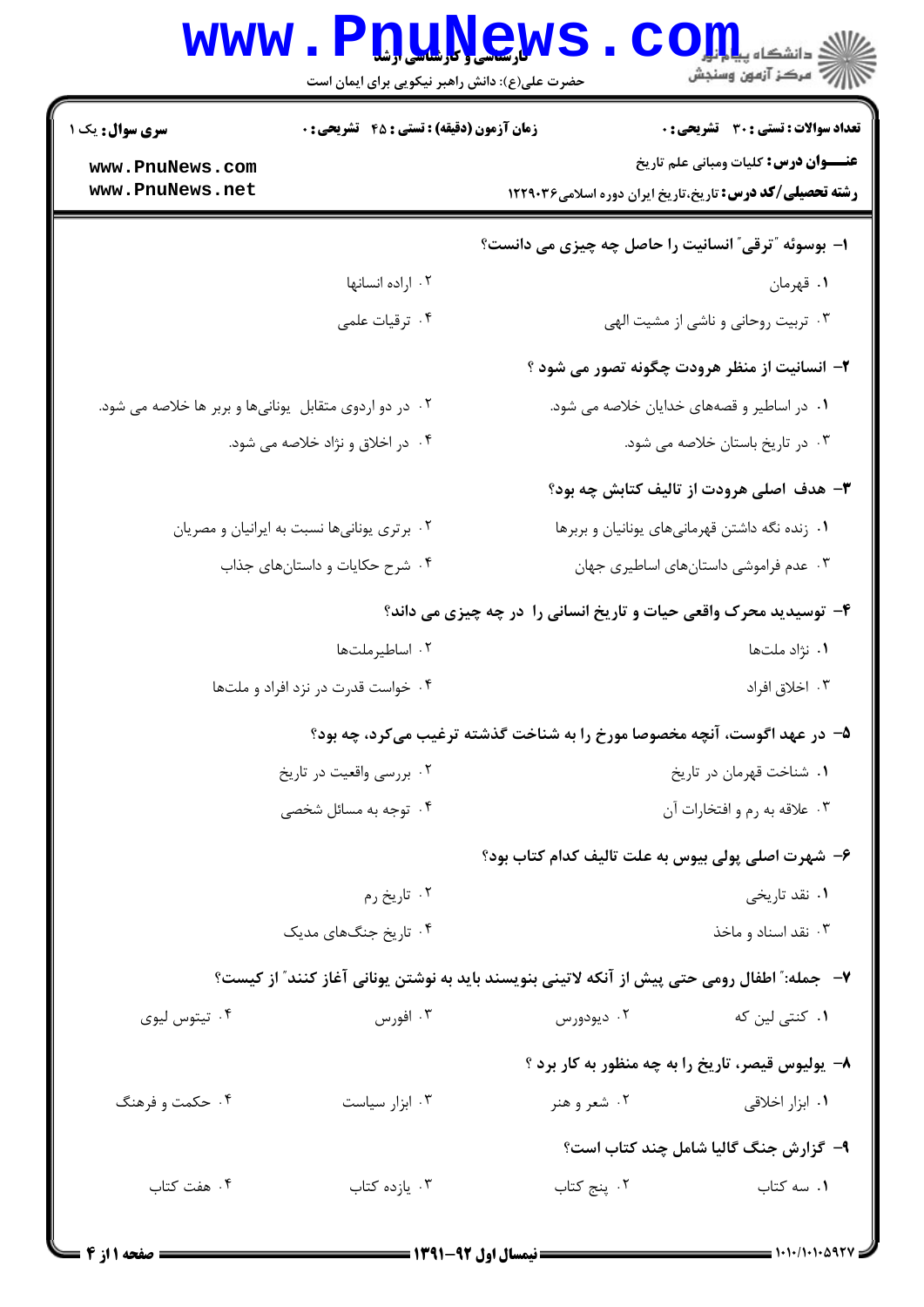|                                    | www.PnuNews<br>حضرت علی(ع): دانش راهبر نیکویی برای ایمان است                        |                                                        | ز دانشکاه پی <mark>ا بار</mark> (<br>رآ مرڪز آزمون وسنڊش                                                |
|------------------------------------|-------------------------------------------------------------------------------------|--------------------------------------------------------|---------------------------------------------------------------------------------------------------------|
| <b>سری سوال : ۱ یک</b>             | زمان آزمون (دقیقه) : تستی : 45 آتشریحی : 0                                          |                                                        | <b>تعداد سوالات : تستي : 30 ٪ تشريحي : 0</b>                                                            |
| www.PnuNews.com<br>www.PnuNews.net |                                                                                     |                                                        | عنـــوان درس: کلیات ومبانی علم تاریخ<br><b>رشته تحصیلی/کد درس:</b> تاریخ،تاریخ ایران دوره اسلامی۱۲۲۹۰۳۶ |
|                                    |                                                                                     |                                                        | ∙ا− کدام گزینه درباره تاریخ نویسی اروپا در قرون وسطی صدق می کند؟                                        |
|                                    | ۰۲ از نقل وقایع تجاوز نمی کند.<br>۰۱ مورخ قریحه سخنوری داشت.                        |                                                        |                                                                                                         |
|                                    | ۰۴ شرح بین توحش و تمدن بود.                                                         |                                                        | ۰۳ از کتاب و کتابخانه استفاده می شد.                                                                    |
|                                    |                                                                                     |                                                        | 1۱– ادوارد گیبون در کتاب "تاریخ انحطاط و سقوط امپراتوری رم" چه موردی را نقد میکند؟                      |
| ۰۴ دین یهود                        | ۰۳ قوم بیزانس                                                                       | ۰۲ دین مسیحیت                                          | ٠١. قوم اسلاو                                                                                           |
|                                    |                                                                                     |                                                        | ۱۲- هدف اصلی فریدریش شیلر در تالیف کتاب "جنگهای سی ساله" چه بود؟                                        |
|                                    |                                                                                     |                                                        | ٠١ كتابي جالب و آموزنده براي بانوان طبقه عالي رتبه باشد.                                                |
|                                    |                                                                                     |                                                        | ٢. كتابي جذاب براي عامه مردم باشد.                                                                      |
|                                    |                                                                                     | ۰۳ شرح مبسوطی از جنگهای سی ساله برای کتابخانه ها باشد. |                                                                                                         |
|                                    |                                                                                     |                                                        | ۰۴ نگاه شاعرانه خود را در شرح این جنگها بنویسد.                                                         |
|                                    |                                                                                     |                                                        | ۱۳- اقدام اصلی بارتولد گئورگ نیبور در قلمرو تاریخ نویسی اروپا چه بود؟                                   |
|                                    | ۰۲ بررسی تاثیر هیجانات تاریخی                                                       |                                                        | ٠١ شرح وقايع تاريخي                                                                                     |
|                                    | ۰۴ نقد منابع تاریخی                                                                 |                                                        | ۰۳ قهرمان يابي در تاريخ                                                                                 |
|                                    |                                                                                     |                                                        | ۱۴- ماسیمو داتسه لیو، مورخ ایتالیایی، به چه دلیل خاندان ساووا را ستایش می کرد؟                          |
|                                    | ۰۲ برای قدرت یابی پاپ                                                               |                                                        | ۰۱ برای توجیه توسعه طلبی ایتالیا                                                                        |
|                                    | ۰۴ برای حس نژاد پرستی                                                               |                                                        | ۰۳ برای وحدت ایتالیا                                                                                    |
|                                    |                                                                                     |                                                        | ۱۵– فایده اصلی تالیف کتابهای دسته جمعی کدام گزینه است ؟                                                 |
|                                    | ۰۲ وحدت سطح و وحدت دید قابل حصول است.                                               |                                                        | ۰۱ به همه ادوار و سلسله ها می پردازد.                                                                   |
|                                    | ۰۴ تعمق و تدقیق بیشتر درجزئیات را فراهم می کند.                                     |                                                        | ۰۳ وحدت اسلوب به وجود می آورد.                                                                          |
|                                    |                                                                                     |                                                        | ۱۶- مساله تعادل و ترجیح به چه معنی می باشد؟                                                             |
|                                    | ۰۲ تعارض و ناسازگاری دو یا چند خبر با هم                                            |                                                        | ۰۱ تعال و سازگاري چند خبر با هم                                                                         |
|                                    | ۰۴ بررسی اسناد و مدارک یک رویداد                                                    |                                                        | ۰۳ تقدم یک خبر بر دیگر خبرها                                                                            |
|                                    | ۱۷– جدا کردن واقعیت های تاریخی از حقیقت های تاریخی به وسیله یک مورخ را چه می نامند؟ |                                                        |                                                                                                         |
|                                    | ۰۲ استدلال و قیاس در تاریخ                                                          |                                                        | ۰۱ علیت در تاریخ                                                                                        |
|                                    | ۰۴ خلاء در تاريخ                                                                    |                                                        | ۰۳ باز آفرینی در تاریخ                                                                                  |

 $= 1.1 - 11.1 - 097$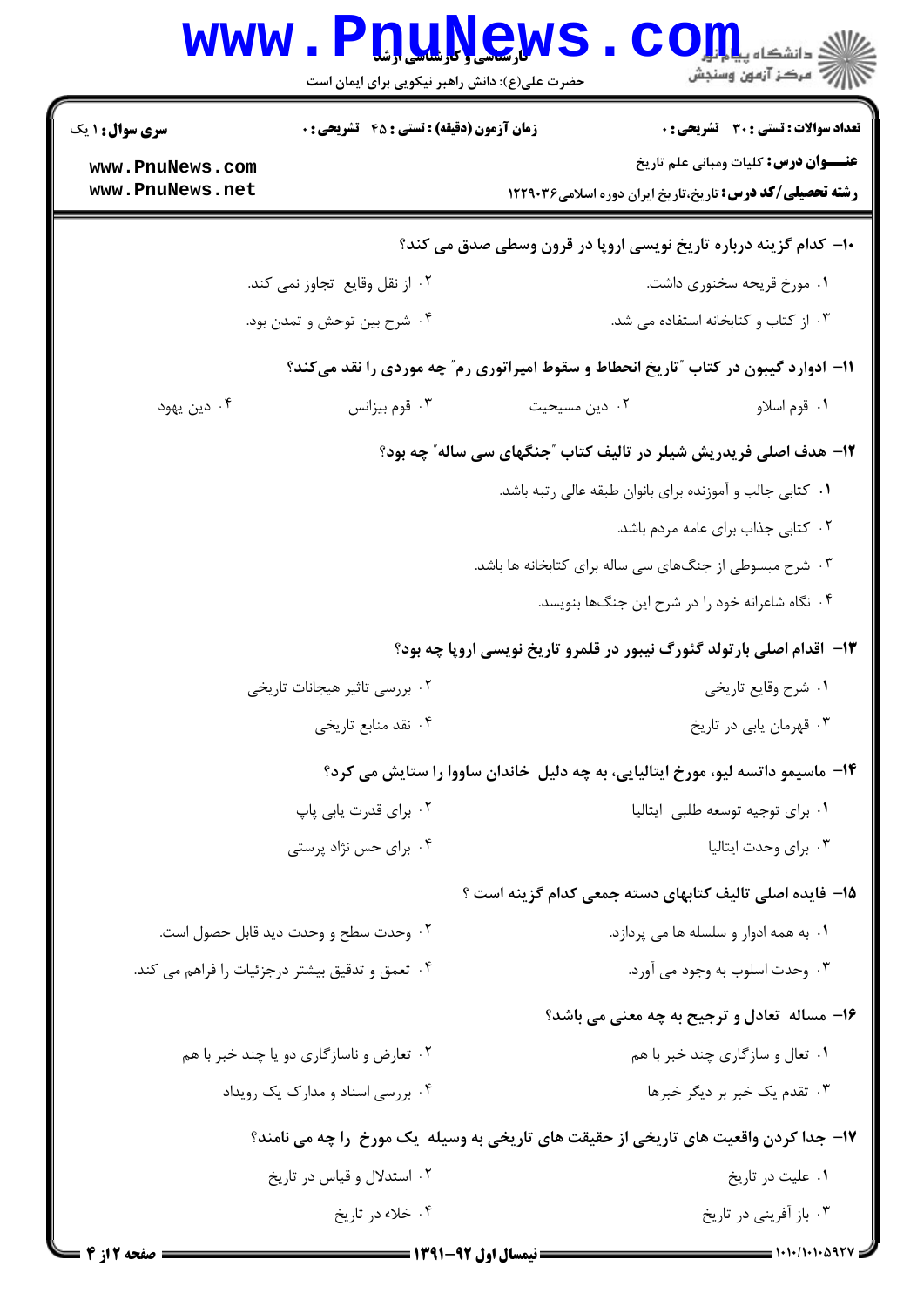| <b>زمان آزمون (دقیقه) : تستی : 45 قشریحی : 0</b><br>تعداد سوالات : تستى : 30 قشريحى : 0<br><b>عنـــوان درس:</b> کلیات ومبانی علم تاریخ<br><b>رشته تحصیلی/کد درس:</b> تاریخ،تاریخ ایران دوره اسلامی۱۲۲۹۰۳۶<br>۱۸− قصرهای پادشاهان آشور توسط چه کسی کشف شد ؟<br>۰۲ لايارد<br>٠١. جرج اسميت<br>۱۹- کدام اثر ″ اوتفرید مولر″ از جهت بررسی اساطیر یونانی، راه های تازه ای گشود ؟ |  |
|-----------------------------------------------------------------------------------------------------------------------------------------------------------------------------------------------------------------------------------------------------------------------------------------------------------------------------------------------------------------------------|--|
|                                                                                                                                                                                                                                                                                                                                                                             |  |
|                                                                                                                                                                                                                                                                                                                                                                             |  |
|                                                                                                                                                                                                                                                                                                                                                                             |  |
|                                                                                                                                                                                                                                                                                                                                                                             |  |
|                                                                                                                                                                                                                                                                                                                                                                             |  |
| ٠١. در باب اقتصاد عمومي آتن                                                                                                                                                                                                                                                                                                                                                 |  |
| ۰۳ کتاب اموات                                                                                                                                                                                                                                                                                                                                                               |  |
| <b>۲۰</b> - همدردی و درک عامه و طبقات پائین جامعه از رویکردهای برجسته کدام مورخ فرانسوی است ؟                                                                                                                                                                                                                                                                               |  |
| ۰۲ بارتولد نيبور<br>۰۱ فون رانکه                                                                                                                                                                                                                                                                                                                                            |  |
| <b>۲۱</b> - آلمانها پایان قرون وسطی را چه زمانی می دانند ؟                                                                                                                                                                                                                                                                                                                  |  |
| ٠١ شروع رنسانس                                                                                                                                                                                                                                                                                                                                                              |  |
| ٠٣ مقارن آغاز نهضت اصلاحات مذهبي                                                                                                                                                                                                                                                                                                                                            |  |
| <b>۲۲- ولتر از تاریخ چه تصوری دارد؟</b>                                                                                                                                                                                                                                                                                                                                     |  |
| ٠١. ثبت گذشته عبرت آموز                                                                                                                                                                                                                                                                                                                                                     |  |
| ۰۳ دستیابی به هدف اصلی                                                                                                                                                                                                                                                                                                                                                      |  |
| <b>۲۳</b> - در باب نقش شخصیت در تاریخ، مبالغه "کارلایل" به چه اندیشه ای منتهی شد ؟                                                                                                                                                                                                                                                                                          |  |
| ٠١ انديشه شرح حال پادشاهان                                                                                                                                                                                                                                                                                                                                                  |  |
| ۰۳ احوال عامه مردم                                                                                                                                                                                                                                                                                                                                                          |  |
| ۲۴- هدف اصلی رائومر از تالیف کتاب شش جلدی اش چه بود؟                                                                                                                                                                                                                                                                                                                        |  |
| ٠١. مفاخر قوم ژرمن را احياء كند.                                                                                                                                                                                                                                                                                                                                            |  |
| ۰۳ به مسائل اقتصادی بپردازد.                                                                                                                                                                                                                                                                                                                                                |  |
| ۲۵- ارباب در اندیشه کانت به چه معنی است ؟                                                                                                                                                                                                                                                                                                                                   |  |
| ۰۱ نظم و نظامات جامعه<br>۰۲ آزادی بشری                                                                                                                                                                                                                                                                                                                                      |  |
| ۲۶– جسورانه ترین طرح ایدئالیستی {ایده} در فلسفه تاریخ متعلق به کیست؟                                                                                                                                                                                                                                                                                                        |  |
| ۰۱ کانت<br>۰۲ کندروسه                                                                                                                                                                                                                                                                                                                                                       |  |
|                                                                                                                                                                                                                                                                                                                                                                             |  |